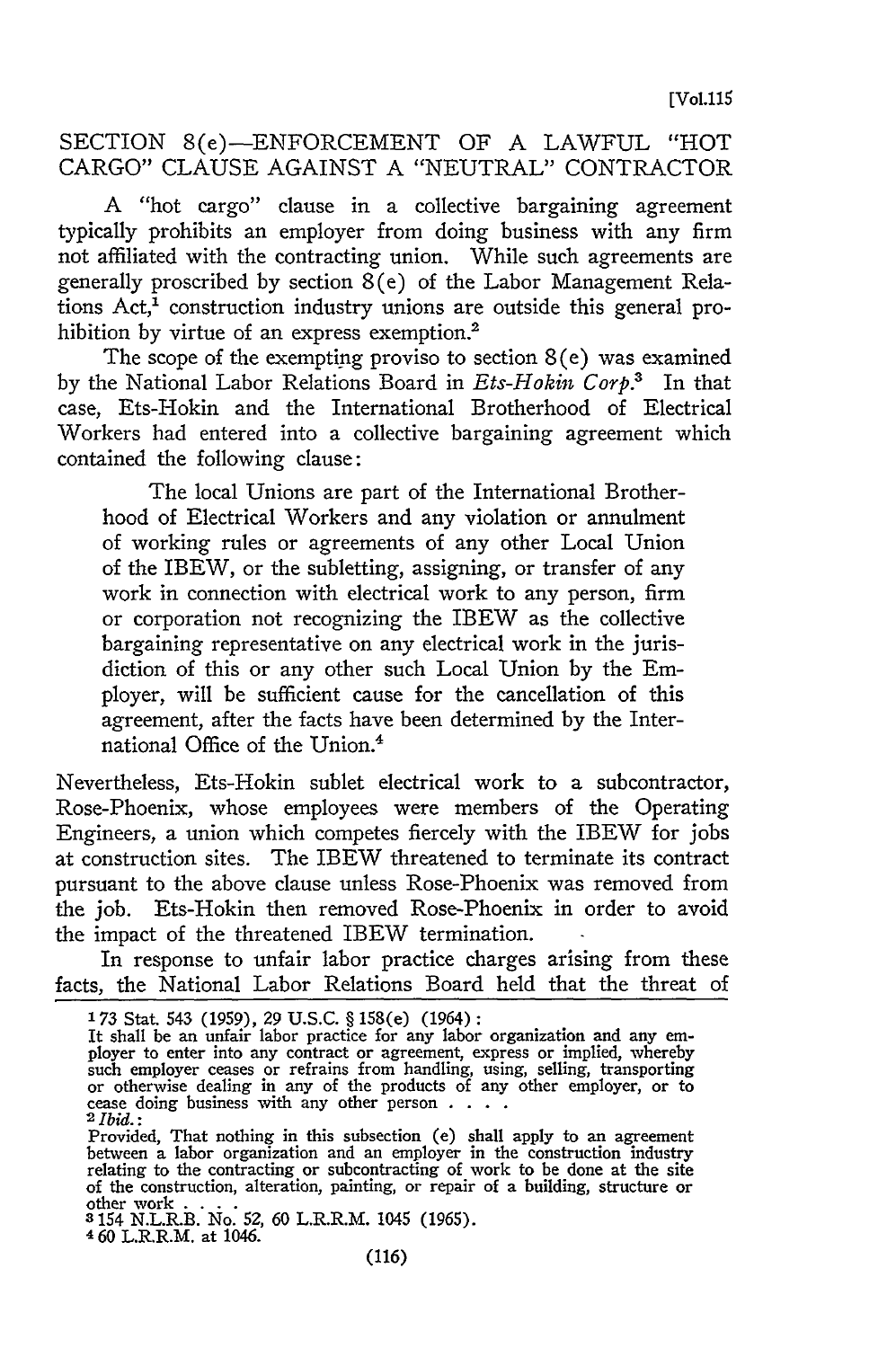termination violated sections  $8(b)(4)(A)$  and  $(B)$  of the Labor Management Relations Act,<sup>5</sup> but that the dismissal of Rose-Phoenix under the agreement was lawful.<sup>6</sup> The Board arrived at these conclusions by finding that the clause in question was composed of two severable elements: an agreement by Ets-Hokin not to subcontract to non-IBEW employers, and a "termination" power to be invoked should Ets-Hokin fail to comply with the subcontracting clause. The first element was held to be lawful as coming within the construction industry proviso to section 8(e) **, <sup>7</sup>**but the second was found to be a "powerful private economic sanction to insure compliance with the subcontracting clause,"<sup>8</sup> a sanction which the Board felt was forbidden by the act:

- (b) It shall be an unfair labor practice for a labor organization or its agents-
	- (4) . . . (ii) to threaten, coerce, or restrain any person engaged in commerce or in an industry affecting commerce, where in either case an object thereof is-

(A) forcing or requiring any employer or self-employed person to join any labor or employer organization or to enter into any agreement which is prohibited by section 8(e) **;**

(B) forcing or requiring any person to cease . . .doing business with any other person **...**..<br>In regard to the 8(b) (4) (ii) (A) violation, which will not be further discussed

in this Comment, the Board said:

Having found the termination and sympathetic action features of the clause unlawful under Section 8(e), notwithstanding the proviso, we do find, as did the Trial Examiner, that Respondents IBEW and Local 796 violated Section 8(b) (4) (ii) (A) in coercing Ets-Hokin to remove Rose-Phoenix from the Glen Canyon project, by threatening to enforce the termination clause in Local 640's contract.

60 L.R.R.M. at 1049. (Citation omitted.) **<sup>6</sup>**Ets-Hokin, under §§ 8(a) (1) and 8(a) (3), and the IBEW, under §§ 8(b) (2) and **8(b) (1) (A),** had been charged with unlawful discrimination resulting in the discharge of Rose-Phoenix's employees. The sections under which the charges were brought read as follows:

(a) It shall be an unfair labor practice for an employer- **(1)** to interfere with, restrain, or coerce employees in the exercise of the rights guaranteed in section **7;**

**(3) by** discrimination in regard to hire or tenure of employment or (3) by discrimination in regard to hire or tenure of employment or any term or condition of employment to encourage or discourage member-

ship in any labor organization...<br>61 Stat. 140 (1947), as amended, 29 U.S.C.  $\S$  158(a) (1), (3) (1964).<br>(b) It shall be an unfair labor practice for a labor organization or its agents—<br>(1) to restrain or coerce (A) emplo

guaranteed in section  $7; \ldots$ <br>
(2) to cause or attempt to cause an employer to discriminate agains<br>an employee in violation of subsection (a)  $(3)$ ....

**61** Stat. 141 (1947), as amended, 29 U.S.C. §§ **158(b)** (1), (2) (1964).

<sup>7</sup> The "no subcontracting" contract provision has the following aspects: a prohibition against subcontracting on a building construction site, and an annulment clause. The first of these we have found to be lawful under

said that the lawful "prohibition" provision gave the union the right "to insist, albeit not by proscribed means, that the Employers subcontract work only to IBEW sub-<br>contractors as required by the lawful part of the . . . contract." *Ibid.*<br> $8 Id.$  at 1047. The IBEW stated in a supplemental memorandum to the

that such action could have "forced Ets-Hokin out of business.' *Ibid.*

<sup>6 73</sup> Stat 542 (1959), 29 U.S.C. §§ 158(b) (4) (A), (B) (1964):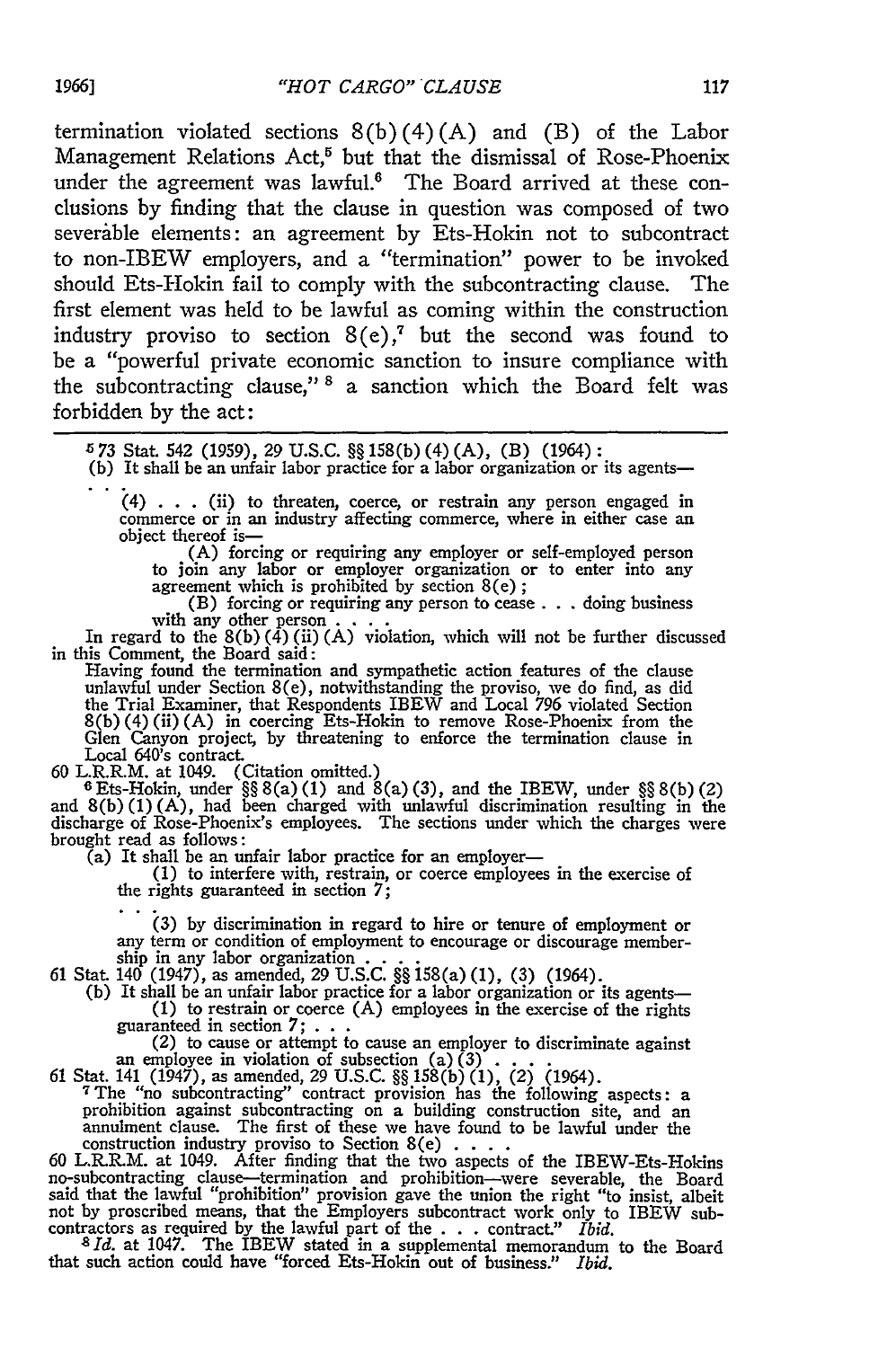**[A]** contract within the construction industry proviso **.** may be enforced only through lawsuits and not by threats, coercion or restraint proscribed by Section  $8(b)(4)(B)$ .<sup>9</sup>

Self-help is not judicial action, even if a court or *its equivalent* might grant the same remedy for breach of contract . **. .** . Neither is the contract principle controlling, that [when] . . . one party to a contract breaches a material provision thereof, the other may elect to rescind it. We are not administering the law of private contracts. $^{10}$ 

The Board continued:

In Centlivre Village Apartments **. . .** [Northeastern Ind. Bldg. Trades Council, 148 N.L.R.B. 854 (1964)] the Board held that coercion by a union to interrupt business relations between a neutral general contractor and an identified subcontractor came within the prohibition of Section  $8(b)(4)(B)$ . Here the Trial Examiner found that the Union, by threatening to cancel its contract with Ets-Hokin, forced Ets-Hokin to cancel its contract with Rose-Phoenix and thus violated Section  $8(b)(4)(ii)(B)$  of the Act. We agree.<sup>11</sup>

*0 Ibid.* The Board's position is buttressed by the courts. The clear implication of the decisions has been that only a judicial remedy would be allowed. See, e.g., Local 48, Sheet Metal Workers v. Hardy Corp., 332 F.2d 682 (5th Cir. 1964); Orange Belt Dist. Council of Painters v. NLRB, 328 F.2d 534 (D. *dustry,* 51 A.B.A.J. *732* (1965) ; 40 N.Y.U.L. Rzv. 1198 (1965).

The Board quoted the following passage from Local 48, Sheet Metal Workers v. Hardy Corp., *supra* at 686, to clarify what it meant by "coercion" forbidden by §8(b) (4) (B) **:** The term "coercion" as used means "non-judicial acts of a compelling or

restraining nature, applied by way of concerted self-help consisting of a strike, picketing *or other economic retaliation or pressure in a background of a labor dispute."*

Ets-Hokin Corp., 154 N.L.R.B. No. 52, 60 L.R.R.M. 1045, 1047 (1965). (Emphasis added by NLRB.)<br><sup>10</sup>*Ibid.* (Emphasis added.) The "equivalent" the Board had in mind was prob-

ably arbitration.

The Board included the following in a footnote: We realize that this conclusion may leave the union with a valid contractual provision and with no means of enforcing it other than in a civil suit. We also realize the difficulty the building crafts have with the secondary boy-<br>cott provision of the Labor-Management Relations Act, but this court is not<br>the forum in which to seek relief from what the union characterize

shackles" of this statute. *Id.* at 1047 n.6, quoting from Local 5, United Ass'n of Journeymen Plumbers v. NLRB, 321 F.2d 366, 370 (D.C. Cir.), *cert. denied,* 375 U.S. 921 (1963). Presumably the Board, like the circuit court, is not "the forum in which to seek relief from  $\ldots$ "<br>
<sup>1</sup>the shackles' of [the]  $\ldots$  statute."<br> *II Id.* at 1049. Member Fanning, dissenting in part, said:

I disagree with the majority's conclusion that the contractual reservation of the right to take economic action to enforce a lawful no-subcontracting clause is itself violative of Section 8(e) of the Act. It seems anomalous to find . . . that the incorporation of the so-called self-help provision . . . operates lawfully to prohibit the employer from subcontracting to nonunion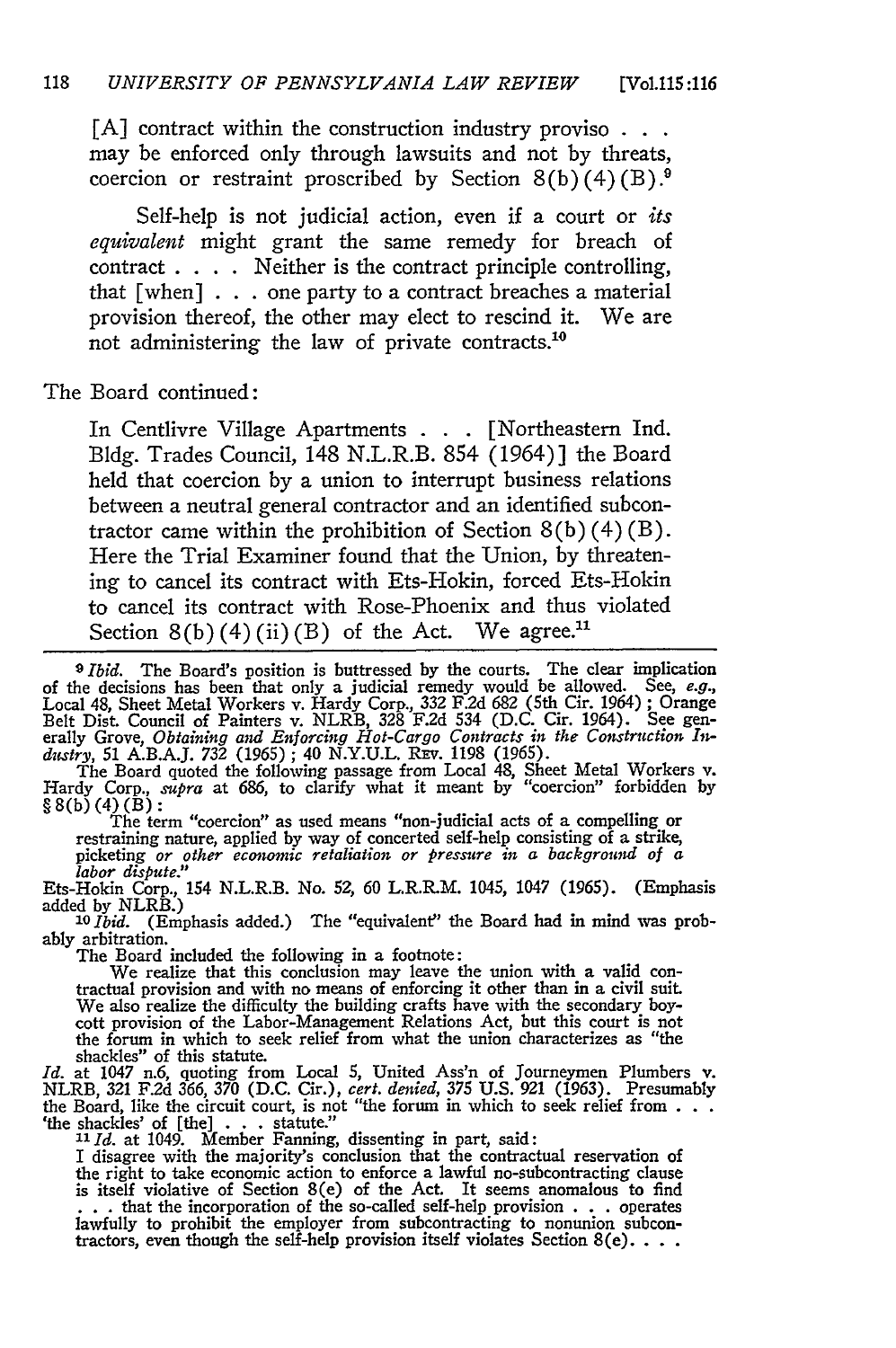Thus the Board found that any attempt to enforce a lawful hot cargo clause by means prohibited by section  $8(b)(4)(B)$  would be unlawful. It should be noted that in order to reach this conclusion, the Board must have considered Ets-Hokin to be a "neutral" third party,<sup>12</sup> disinterested in the outcome of the union's "primary" dispute with Rose-Phoenix. However, since Ets-Hokin put Rose-Phoenix on the job it is difficult to believe that Ets-Hokin was, in fact, "neutral," par-

I should think that this case is governed by the rule **. . .** in Amalgamated Lithographers **. . .** [Miami Post], **130** N.L.R.B. **968, 47** L.R.R.M. 1380 **...** The clear import of the Board's holding in Amalgamated Lithographers is that a termination clause is lawful whenever the clause which it supports is lawful, and it is wholly immaterial whether the latter clause is lawful because it is primary in nature or because it falls within the construction industry<br>it is primary in nature or because it falls within the construction industry<br>proviso and is thus excepted from the prohibition of Section 8(e)...

to recognized legal or judicial remedies for breach of contract on the other.<br>Clearly, the IBEW lawfully could have filed suit  $\dots$ . But another, long-<br>accepted, remedy is available  $\dots$ . That remedy is the right to resci

contract. **. . .** Certainly the articulation within the contract of this lawful right of election of remedies should not have the anomalous effect of rendering unlawful the exercise of that right, particularly where there is not the slightest evidence that the Congress, having granted specific contractual rights to employers and unions in the construction industry, then intended to deprive the parties to such agreements of the well-established remedies for breach of those very rights.  $\cdot$  **.** 

termination of the contract will be followed **by** a strike or picketing; a "no contract-on [sic] work" theory. The record herein will not sustain a finding that the termination threat included a threat to withdraw men or to picket that the termination threat included a threat to withdraw men or to picket Ets-Hokin.

*Id.* at 1050-51. *Cf.* Hickey, *Subcontracting Clauses Under Section 8(e) of the NLRA,* 40 NoTn DAME LAW. **377, 388-89** (1965). See also Victor, *"Hot Cargo" Clauses,* 15 LAB. L.J. **269, 282** (1964). **12The** congressional policy behind § 8(b) (4) as it existed in 1958 was best

explained by the Supreme Court in Local 1976, United Bhd. of Carpenters v. NLRB<br>357 U.S. 93, 100 (1958) (*Sand Door*):<br>Congress' purpose was . . . narrowly conceived. It aimed to restrict the<br>area of industrial conflict i

most obvious, widespread, and, as Congress evidently judged, dangerous prac-tice of unions to widen that conflict: *the coercion of neutral employers,* themselves not concerned with a primary labor dispute, through the inducement of their employees to engage in strikes or concerted refusals to handle goods.

See note 19 *infra* for the text of the old § 8(b)(4)(A).<br>The 1959 amendments adding § 8(e) and expanding and clarifying § 8(b)(4)<br>seem to confirm both aspects of the Supreme Court's statement that neutral parties<br>should dispute, since otherwise they will be drawn in as either side seeks to strengthen its position **by** finding allies. Viewed in this manner, the fundamental policy of the secondary boycott provisions is the limitation of labor disputes and their impact upon the rest of the economy. See **357 U.S.** at 105-06. This is in accord with the declara-tion of policy contained in § 1(b) of the act, 61 Stat **136** (1947), **29 U.S.C.** § 141(b)  $(1964)$ , which reads in relevant part as follows:<br>It is the purpose and policy of this Act, in order to promote the full flow

of commerce **. . .** to define and proscribe practices on the part of labor and management which affect commerce and are inimical to the general welfare, and to protect the rights of the public in connection with labor disputes affecting commerce. The protection of "neutrals," then, is not sacred in itself, but is merely a means of

achieving a desired end. *Cf. Lesnick, Job Security and Secondary Boycotts: The Reach of NLRA* §§ 8(b)(4) and 8(e), 113 U. PA. L. REV. 1000, 1041 (1965). See<br>Reach of NLRA §§ 8(b)(4) and 8(e), 113 U. PA. L. REV. 1000, 1041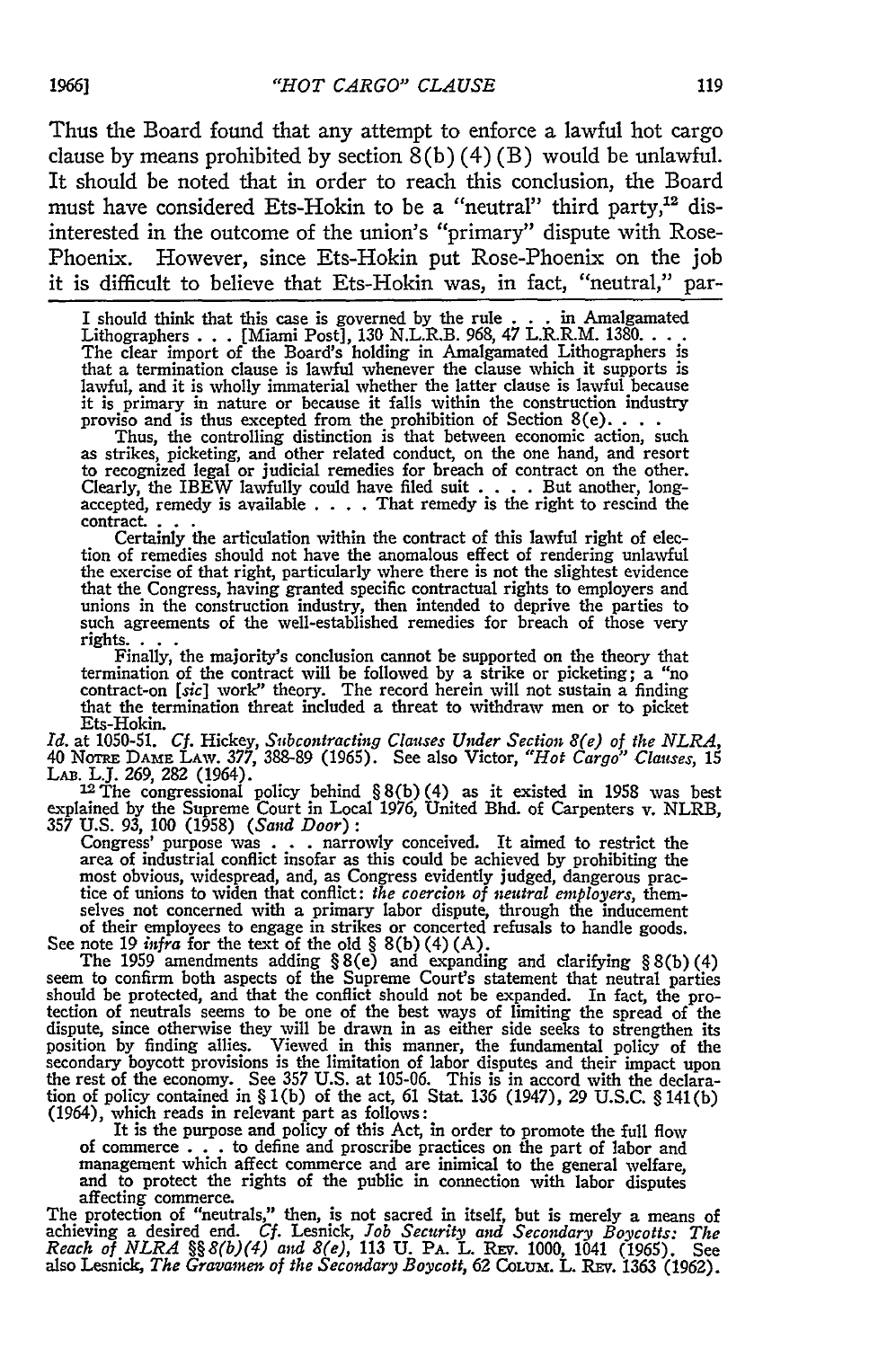ticularly since subcontracting to Rose-Phoenix would have lowered Ets-Hokin's labor costs, thus enabling it to make lower bids and, consequently, to obtain more jobs. The present situation, then, is anomalous in that the Board has reached a result which is called for by the law, but which is belied by the facts.

There is, however, a partial recognition in the law that Ets-Hokin and similar firms are not entirely "neutral" in that they can be "coerced" into entering subcontracting agreements which are lawful under the proviso to section  $8(e)$ .<sup>13</sup> The union may strike or apply other economic sanctions *to obtain* such a clause as long as such action is not aimed at an identified or existing subcontracting relationship.<sup>14</sup> But when the union seeks *to enforce* the clause by direct means in the face of a breach, the mantle of "neutrality" envelopes the employer with the protection of section  $8(b) (4) (B)$ ,<sup>15</sup> and the union is forbidden to act, except through lawsuits or their equivalent.<sup>16</sup> The result is that the so-called "neutral" employer can be subjected to union pressure which will affect his choice of action in a labor conflict as long as the pressure is removed in time and place from the incident---for example, Ets-Hokin's breach of its subcontracting clause with the IBEWwhich provokes it. This removal is the essence of the only "enforcement" procedure lawfully open to the union.

Thus the effect of the present law is to restrict labor conflict by prohibiting the union from subjecting a "neutral" employer to economic coercion at the time of provocation *(i.e.,* breach). However, the law does not prohibit the spread of the conflict to another time and place;

**<sup>15</sup>**Orange Belt Dist. Council of Painters v. NLRB, 328 F.2d 534 (D.C. Cir. 1964); NLRB v. Local 825, Int'l Union of Operating Eng'rs, 326 F.2d 213 (3d Cir. 1964); Construction Laborers v. NLRB, 323 F.2d  $\bar{4}22$  (9th Cir. 1963); see Essex<br>County & Vicinity Dist. Council of Carpenters v. NLRB, 332 F.2d 636, 641 (3d Cir.<br>1964): "[A lawful hot carge clause] is not a defense to

OF THE LABOR-MANAGEMENT REPORTING AND DISCLOSURE ACT OF 1959, at 1858 (1959)<br>[hereinafter cited as 1959 LEG. HIST.] (remarks of Senator Goldwater):<br>Thus, although employers and unions who are under this exemption may<br>lawfu

enforcement under applicable principles of contract law, no coercion or restraint-economic or otherwise-may be used by any party to such agree-ment, even if entered into voluntarily by both parties, to compel the other

party to live up to the contract or to refrain from breaching it.<br>See Local 5, United Ass'n of Journeymen Plumbers v. NLRB, 321 F.2d 366 (D.C.<br>Cir.), cert. denied, 375 U.S. 921 (1963); cases cited note 15 supra; 105 Conce. Goldwater).

**<sup>&#</sup>x27;3** See Orange Belt Dist. Council of Painters v. NLRB, 328 F.2d 534, 537 **(D.C.** Cir. 1964) ; Construction Laborers v. NLRB, 323 F.2d 422, 424 (9th Cir. 1963).

**<sup>&#</sup>x27;4** See Ets-Hokin Corp., 154 N.L.R.B. No. *52,* 60 L.R.R.M. 1045 (1965). A strike for a lawful hot cargo clause is unlawful only if it is an attempt by the union to cause the employer to cease doing business with an identified subcontractor. Such<br>an attempt falls within the prohibition of  $\S 8(b)(4)(B)$ . Northeastern Ind. Bldg<br>Trades Council (Centlive Village Apartments), 148 N.L.R.B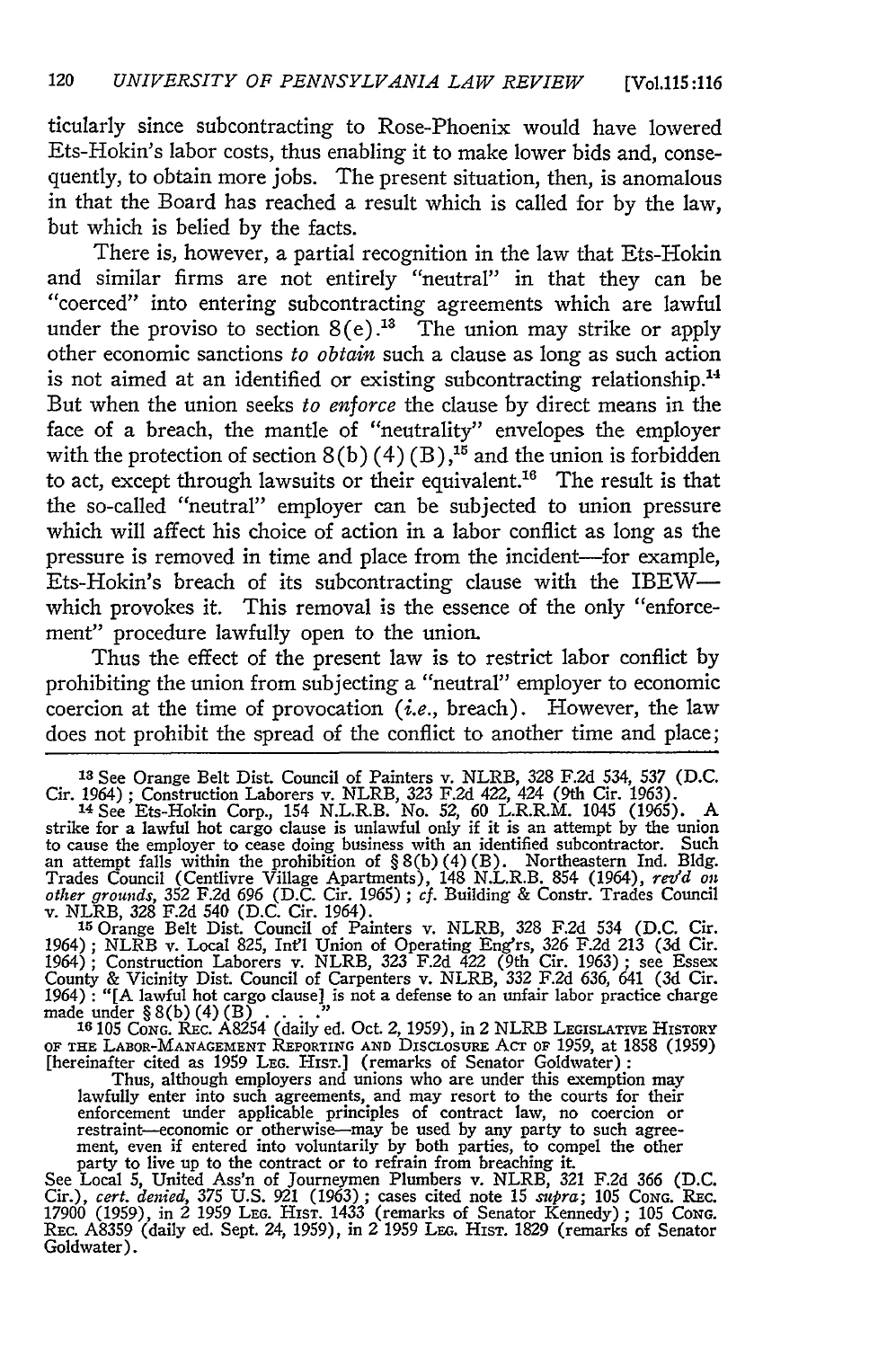the so-called "neutral" employer can be attacked in court, harassed at the next bargaining session **17** or even prospectively disciplined by the mechanism of a "hard" strike over some other issue, which nonetheless serves as a warning not to breach the hot cargo clause. A fragmentation of the conflict through time is thus encouraged. The limitation envisioned by Congress seems only to work momentarily to preserve the employer's freedom of choice at the point of open conflict.<sup>18</sup>

The situation with regard to construction industry unions, as it presently exists, cannot be understood without reviewing the history which produced it. In 1947, when the Labor Management Relations Act was passed, the NLRB obtained jurisdiction over the on-site practices of the building trades unions for the first time.<sup>19</sup> It has

<sup>17</sup> In other words, the union, at the next contract negotiation period, can "get even" with an employer who has failed to live up to his lawful hot cargo obligation.<br>It might even be a good idea for the union to "get tough" prospectively, while bar-<br>gaining for the hot cargo clause, in order to discour gaining for the hot cargo clause, in order to discourage the employer from even considering a breach of the agreement. There is an inherent fault here, in that the law does not allow attention to become

focused on the breach at the time of its occurrence. There is not a present exami-nation of a concrete problem leading to a specific solution. If a test of strength is necessary, it is postponed (or anticipated) and disguised, in a sense making it a dry<br>run. This may be a good reason for a union to demand an arbitration clause dealing<br>with the hot cargo provision. At least this would res

*§§ 8(b)(4) and 8(e),* 113 U. PA. L. REV. 1000, 1012 (1965): It is apparent that the enactment of section 8(e) merely laid bare a problem which was largely latent before then. Previously a subcontracting restriction embodied or attempted to be embodied in a contract *fell within the 1947 act only if sought to be enforced through strike action; because of arbitration and no strike provisions, generally such action was rarely taken.* (Emphasis added.)

Senator Kennedy commented:

The first proviso under new section 8(e) of the National Labor Relations Act is intended to preserve the present state of the law with respect to picketing at the site of a construction project and with respect to the validity of agreements relating to the contracting of work to be done a picketing at the site of a construction project and with respect to the validity<br>of agreements relating to the contracting of work to be done at the site of a<br>construction project.<br>105 Conc. Rec. 17900 (1959), in 2 1959 Le

note 10 *supra*, it seems safe to conclude that arbitration is the best method of enforcement open to a union faced with the breach of a lawful hot cargo agreement, if the union wishes to avoid going to court or being charged with an unfair labor practice.<br>See Hickey, *supra* note 11, at 388-89; 40 N.Y.U.L. REV. 1198, 1202 (1966).<br><sup>18</sup> Cf. Local 1976, United Bhd. of Carpenters v. NLRB, 357 U

**<sup>19</sup>**Section 8(b) (4) (A) was enacted in 1947. In relevant part it read as follows: (b) It shall be an unfair labor practice for a labor organization or its agents-

(4) to engage in, or to induce or encourage the employees of any em- ployer to engage in, a strike or a concerted refusal in the course of their employment to use, manufacture, process, transport, or otherwise handle or work on any goods, articles, materials, or commodities or to perform any services, where an object thereof is:

(A) forcing or requiring . . . any employer or other person to<br>cease . . . doing business with any other person . . . .<br>61 Stat. 141 (1947), as amended, 29 U.S.C. § 158(b)(4)(A) (1964). Until this<br>section entered the law,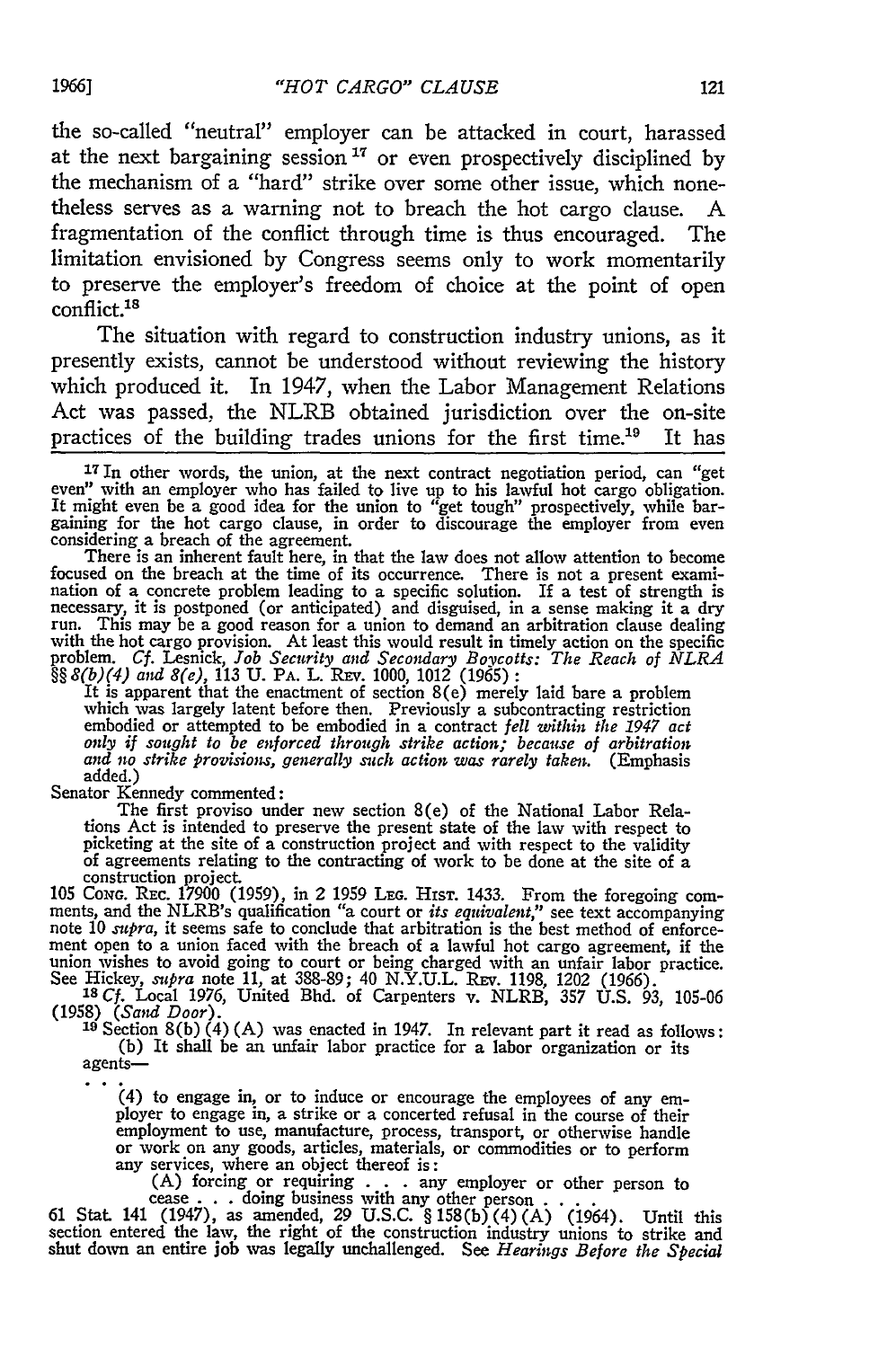been said that inexperience with the peculiar problems of the construction industry resulted in the NLRB's action in *Denver Bldg. & Constr. Trades Council.'0* In that case, the Denver Building Trades Council picketed a construction site to protest the use of nonunion labor by a subcontractor. As a result of the picketing, the employees of the general contractor left their jobs. The Board found that the picketing violated what was then section  $8(b)(4)(A)$ ,<sup>21</sup> in that it put pressure, by means of concerted activity, on the general contractor to "cease doing business with any other person." The general contractor was regarded as a "neutral" to whom, therefore, the act extended protection.<sup>22</sup> In affirming the Board's action, the Supreme Court said:

We agree with the Board also in its conclusion that the fact that the contractor and subcontractor were engaged on the same construction project, and that the contractor had some supervision over the subcontractor's work, did not eliminate the status of each as independent contractor or make the employees of one the employees of the other. The business relationship between independent contractors is too well established in the law to be overridden without clear language doing so. $23$ 

That *Denver Bldg. Trades* did not preclude union strikes against contractors with whom they had primary disputes was made clear in

*Subcommittee on Labor of the House Committee on Education and Labor on H.R. 6411 and Similar Bills,* 89th Cong., 1st Sess. **3** (1965) [hereinafter cited as *Hearings on H.R. 6411]* (statement of Secretary of Labor Willard Wirtz).

**2082** N.L.R.B. 1195 (1949), *rev'd,* 186 F.2d 326, **335** (D.C. Cir. 1950). After noting that the usual secondary boycott seeks to cause a neutral to cease doing business with some other employer with whom the union has a dispute, the circuit court said:

The situation before us is not of this character. . **.** . The pressure was limited to the one job, which was picketed as a whole to make it wholly union and

in protest against the employment there of the nonunion electricians.

The Supreme Court reversed the circuit court and affirmed the Board. NLRB v. Denver Bldg. & Constr. Trades Council, 341 U.S. *675* (1951). For a discussion of the inexperience which may have led to this decision, see House Comm. on Education and Labor, *Situs Picketing,* H.R. REP. No. 1041, 89th Cong., 1st Sess. 4-7 (1965) [hereinafter cited as H.R. REP. No. 1041].

,21The scope of this section was enlarged by the 1959 amendments to the act. See text accompanying notes 34-35 *infra.*

2 It seemed to matter little to the Supreme Court, on review, that the subcontractor had been hired by the general contractor, or that if the general contractor had put nonunion men on the job, the strike would have been lawful. See NLRB v. Denver Bldg. & Constr. Trades Council, 341 U.S. 675 (1951). Mr. Justice Douglas made this point in his dissent. *Id.* at 692.

The problem is seen in its clearest form if a production line analogy is used.<br>Suppose that the general contractor were the owner of a single plant, and each step<br>on the line were performed by a subcontractor. Would there for purposes of  $\S \hat{S}(b)$  (4)? It is ironic that a Board which does not "administer the law of private contracts," see text accompanying note 10 *supra*, draws upon the concept of an "independent contractor" found therein in order to sustain the finding of an unfair labor practice under § 8(b) (4) against a construction industry union. See text accompanying note 23 *infra.*

2 341 **U.S.** at 689-90.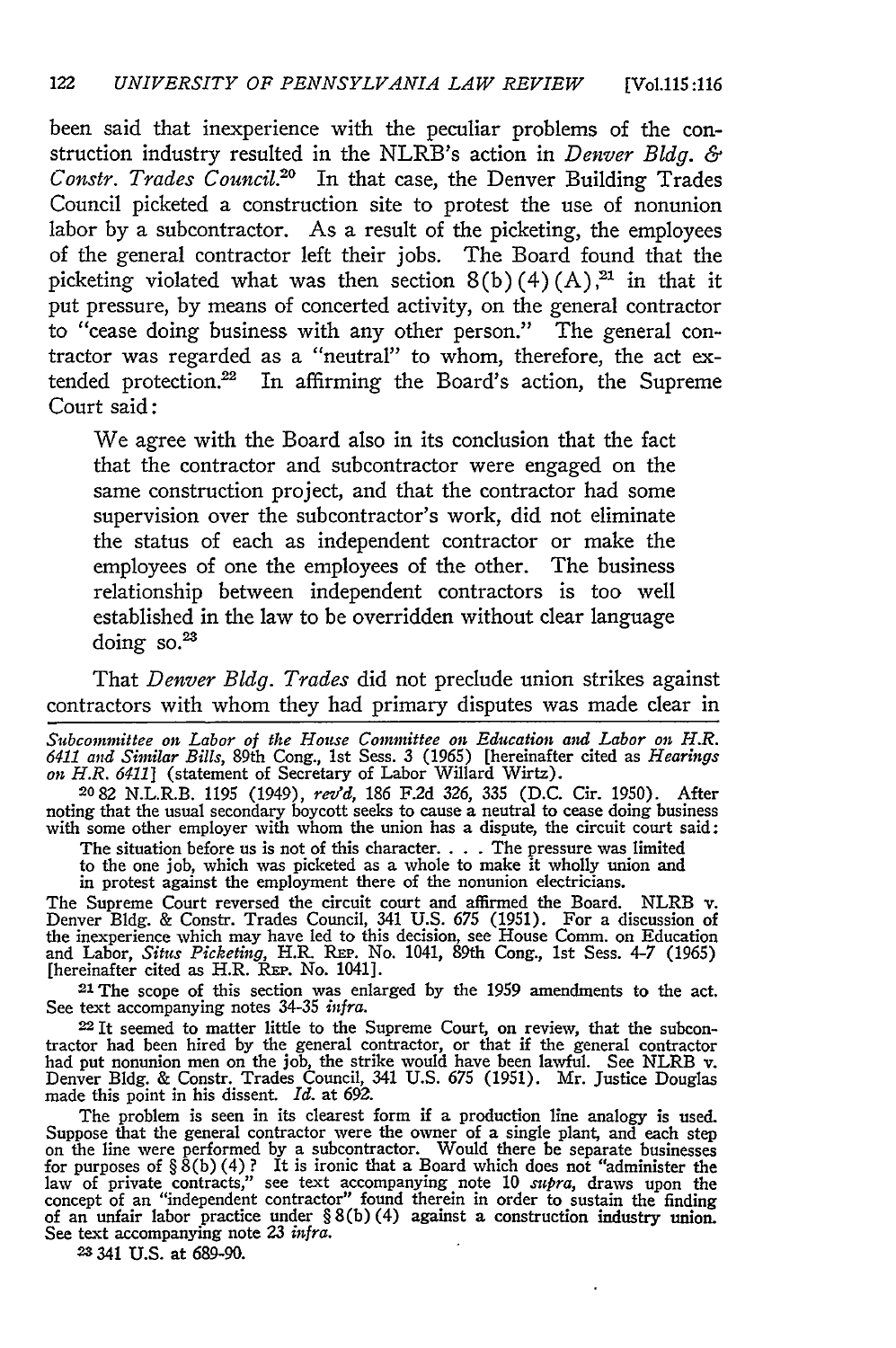*Moore Drydock Co."* In that case, the NLRB laid down the rules which were to be applicable to "common-situs" picketing--picketing which takes place where two or more independent employers occupy the same premises or place of business. $25$  The union could picket or strike the primary, but only under conditions which minimized the possibility that the neutral's workers on the construction site would leave their jobs. $28$ 

These two cases taken together left open the question whether the union could strike, subject to the limitations of the *Moore Drydock* rules, to enforce a contractual clause prohibiting the general contractor from allowing men not affiliated with the contracting union to be put on the job. The *Denver Bldg. Trades* case had settled the question only with respect to striking the general contractor in the absence of such a clause.

In 1958, the *Sand Door*<sup>27</sup> decision by the Supreme Court provided the answer. The Court held that a union could not enforce a hot cargo agreement by means forbidden by section 8(b) (4) (A), *i.e.,* a strike or an inducement of its members to strike.<sup>28</sup> The hot cargo clause remained available to the contracting parties, $29$  but its effectiveness was limited by the restriction placed on the means of enforcement.<sup>30</sup>

**24** Sailors' Union (Moore Drydock Co.), 92 N.L.R.B. 547 (1950). See Lesnick, The Gravamen of the Secondary Boycott, 62 Column. L. REV. 1363, 1374 (1962), for<br>a discussion of the development and application of the Moore Drydock rules.<br><sup>25</sup> [The Board] set out four standards for picketing in such sit

would be presumptive of valid primary activity: (1) that the picketing be limited to times when the situs of dispute was located on the secondary premises, (2) that the primary employer be engaged in his normal business at the situs, (3) that the picketing take place reasonably close to the situs, and (4) that the picketing clearly disclose that the dispute was only with the

primary employer.<br>
Local 761, Int'l Union of Elec. Workers v. NLRB, 366 U.S. 667, 677 (1961).<br>
<sup>26</sup>[I]n the interest of shielding "unoffending employers" from disputes not their own, the Board has taken a **. . .** restrictive view of common situs picketing, requiring that it be conducted so as "to minimize its impact on neutral employees insofar as this can be done without substantial impairment

of the effectiveness of the picketing in reaching the primary employees."<br>Building Trades Council (Markwell & Hartz, Inc.), 155 N.L.R.B. No. 42, 60 L.R.R.M<br>1296, 1298 (1965). This case contains a lengthy discussion of the of the *Moore Drydock* rules to construction sites. 27Local 1976, United Bhd. of Carpenters v. NLRB, 357 **U.S.** 93 (1958) *(Sand*

*Door*). The case came up in the form of a contention that a hot cargo clause was a sufficient defense to an unfair labor practice charge under  $\S(6)$  (4).<br><sup>28</sup> "[I] inducements of employees that are prohibited under  $\S(6$ 

absence of a hot cargo provision are likewise prohibited when there is such a provision." Id. at 106. The version of  $\S 8(b)(4)(A)$  referred to in this case is that which was in force before the 1959 amendments to the act. T

note 19 *supra*.<br>
<sup>29</sup> Certainly the voluntary observance of a hot cargo provision by an employer<br>
does not constitute a violation of  $\S(5)(4)$ ... its mere execution is not<br>
... prima facie evidence of prohibited inducemen

It does not necessarily follow from the fact that the unions cannot invoke the contractual provision in the manner in which they sought to do so in the present cases [as a defense to  $\S 8(b)(4)$  charges] that it may not, in some totally different context . . . still have legal radiations affecting the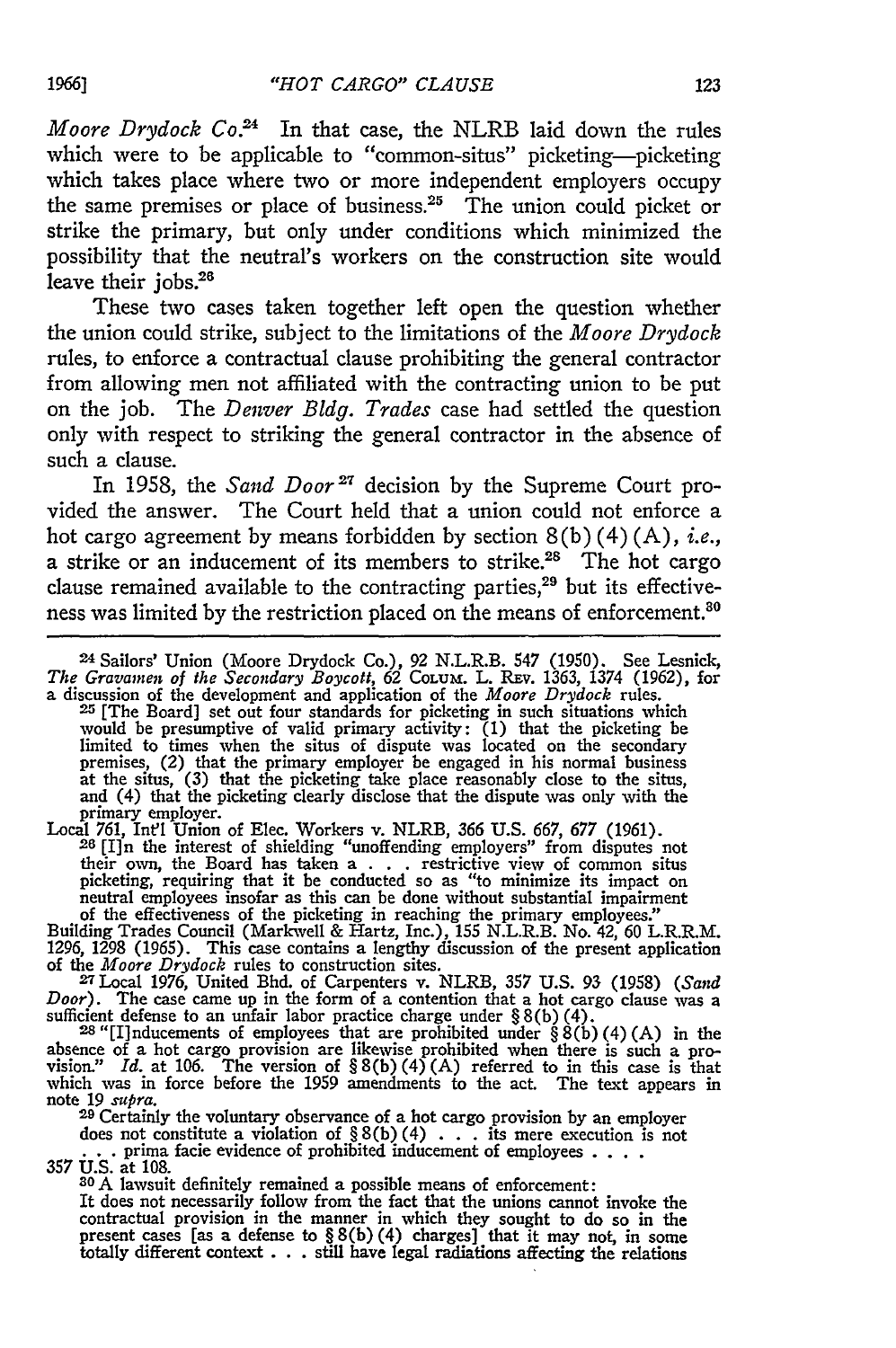Thus, after the *Sand Door* decision, a union in the construction industry could strike to obtain a hot cargo clause as long as the *Moore Drydock* rules were observed;<sup>31</sup> however, its enforcement of the clause, once obtained, was limited to whatever threats could be made against the employer without violating section  $8(b)(4)(A).^{32}$  The unions also could, and apparently did, rely upon arbitration provisions for enforcement of their lawfully obtained hot cargo clauses.<sup>33</sup>

In 1959, Congress amended the act: section 8(e) was added, which generally prohibited hot cargo agreements. Had section 8(e) been enacted without an exception for the construction industry, the building trades unions would have been virtually without means of preventing unionized contractors from subcontracting their work to nonunion employers and thereby subverting and avoiding their collective bargaining agreements. This seemed to be enough of a disadvantage to the unions to cause Congress to include a special exemption in section  $8(e).^{34}$ 

Another change was a broadening of section  $8(b)(4)$  which previously forbade only a strike or inducement of union members to strike. The amended section was broken down into two parts: 8(b) (4) (A) forbade a union from entering into any agreement prohibited by section  $8(e)$ ;  $8(b)(4)(B)$  made coercion or threats aimed at an employer for the purposes of causing him to cease doing business with "any other person" an unfair labor practice.<sup>35</sup> Under this new

between the parties. All we need now say is that the contract cannot be enforced by the means specifically prohibited in § 8(b) (4) **(A)** [strike or inducement to strike] **....**

*Ibid.*

*<sup>31</sup>Cf. id.* at 101-08. **32** See *id.* at 99:

 $32$  See *id*. at 99:<br>Likewise, a union is free to approach an employer to persuade him to engage in a boycott, so long as it refrains from the specifically prohibited means of coercion **.... 33** See Lesnick, *supra* note **17,** at 1012: It is apparent that the enactment of section 8(e) merely laid bare a problem

which was largely latent before then. Previously a subcontracting restriction embodied or attempted to be embodied in a contract *fell within the 1947 act only if sought to be enforced through strike action; because of arbitration and no strike provisions, generally sutch action was rarely taken.* (Emphasis added.) **<sup>3</sup>**

**4** Remarks of Senator Kennedy:

Fourth. Hot cargo: . **. .** . The Senate insisted upon a qualification **. . .** for agreements relating to work to be done at the site of a construction project. Both changes were necessary to avoid serious damage to the pattern of col-<br>lective bargaining in these industries.<br>105 Cong. Rec. 17899 (1959), in 2 1959 Leg. HIst. 1432. *Cf.* 105 Cong. Rec. A8372

(daily ed. Sept. 24, 1959), in 2 1959 LEG. HIST. 1834 (remarks of Senator Douglas).<br>When  $\S$  8(e) was added to the law, there was also an attempt made to include a proviso to  $\S$  8(b)(4)(B) which would have made union pic *Trades* situation lawful; however, it failed. The proposed addition to  $\S 8(b) (4) (B)$  was eliminated from the proposal of the House-Senate Conference Committee because of a threatened point of order to be raised on the fl upon the promise that it would be brought up for action in the next session; they were subsequently unable to gain passage of the proviso. *Hearings on H.R. 6411,* at 9 (statement of Secretary of Labor Willard Wirtz). **<sup>3</sup> <sup>5</sup>**See note **5** *supra* for relevant text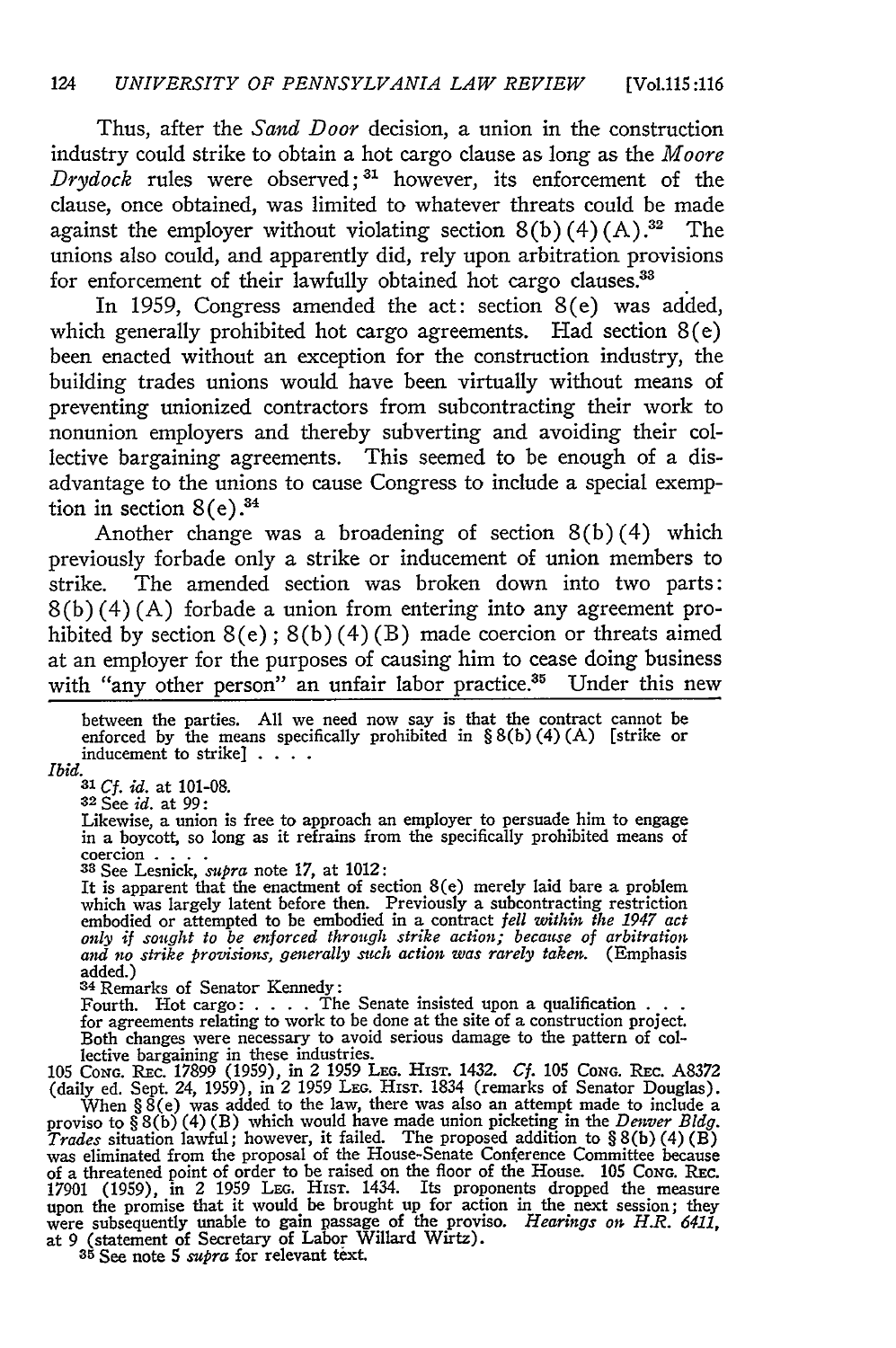language, the union could neither induce its own members to take action nor threaten a neutral employer without violating section  $8(b)(4)$ . This expansion of section  $8(b)(4)$  limited to an even greater extent the means by which a building trades union could obtain compliance with the terms of a hot cargo clause.

The question of what kind of enforcement action remains available after the 1959 amendments to a union which has lawfully obtained a hot cargo agreement **86** is one to which the answer is not immediately clear. Under the statutory language, there are at least three alternatives, all of which are consistent with the legislative history indicating that prior law-specifically, *Denver Bldg. Trades, Moore Drydock* and Sand *Door*—was to remain undisturbed.<sup>37</sup> Since Sand Door held that any enforcement measures which violated section  $8(b)(4)$  would be illegal, the extent to which a hot cargo agreement is enforceable by the union depends upon the interpretation given to section 8(b) (4) (B)'s new operative words, "coerce, restrain or threaten."

The first alternative is to read the words very broadly as prohibiting any attempt whatsoever at enforcing the clause, even through judicial action (or arbitration, which seems indistinguishable),<sup>38</sup> in order to keep the employer's course of action as free from compulsion as the law can make it. Although one district court espoused this position,<sup>39</sup> it was overruled,<sup>40</sup> and no other court has entertained this broad interpretation of "coerce."

The rejection of this broad interpretation rests in part on the notion that Congress would not have made an exception for hot cargo clauses in the construction industry if it had not intended that these clauses were to be enforceable in some manner. Moreover, there is substantial legislative history to the effect that Congress anticipated that judicial enforcement of the exempted clauses would be available

In Centlivre Village Apartments [148 N.L.R.B. 854 (1964)] the Board re-examined its approach to this section and decided to adopt the view of various courts that the proviso to section  $8(e)$  is incorporated by reference into<br>section  $8(b)(4)(A)$ ; hence an attempt by means condemned by section<br> $8(b)(4)$  to obtain such a clause which is lawful under the construction<br>industry

**<sup>37</sup>**See Senator Kennedy's analysis of the construction industry proviso to § 8(e), 105 CoNG. REc. 17900 (1959), in 2 1959 **LEG.** HIST. 1433; remarks of Senator Goldwater concerning hot cargo agreements, 105 *CoNG.* REc. A8359 (daily ed. Sept. 24, 1959), in 2 1959 **LEG.** HIST. 1829.

**<sup>38</sup>**See notes 10, *17 supra* and note 43 *infra.*

**<sup>39</sup>**Local 48, Sheet Metal Workers v. Hardy Corp., **218** F. **Supp.** *556,* 561-62

(N.D. Ala. 1963). <sup>4</sup> o Local 48, Sheet Metal Workers v. Hardy Corp., **332 F.2d 682,** 685 (5th Cir. 1964) **:**

[Wie think clear language would be necessary to convey a congressional intent that a party to an otherwise valid labor agreement may not turn to the courts for relief upon its breach.

**<sup>3</sup> <sup>6</sup>**Although the Board was slow in accepting the view, the courts and the Board now hold that the language incorporating § 8(e) into § 8(b) (4) **(A)** also incorporates the provisos to § 8(e). See Ets-Hokin Corp., 154 N.L.R.B. No. **52,** 60 L.R.R.M. 1045, 1048 (1965):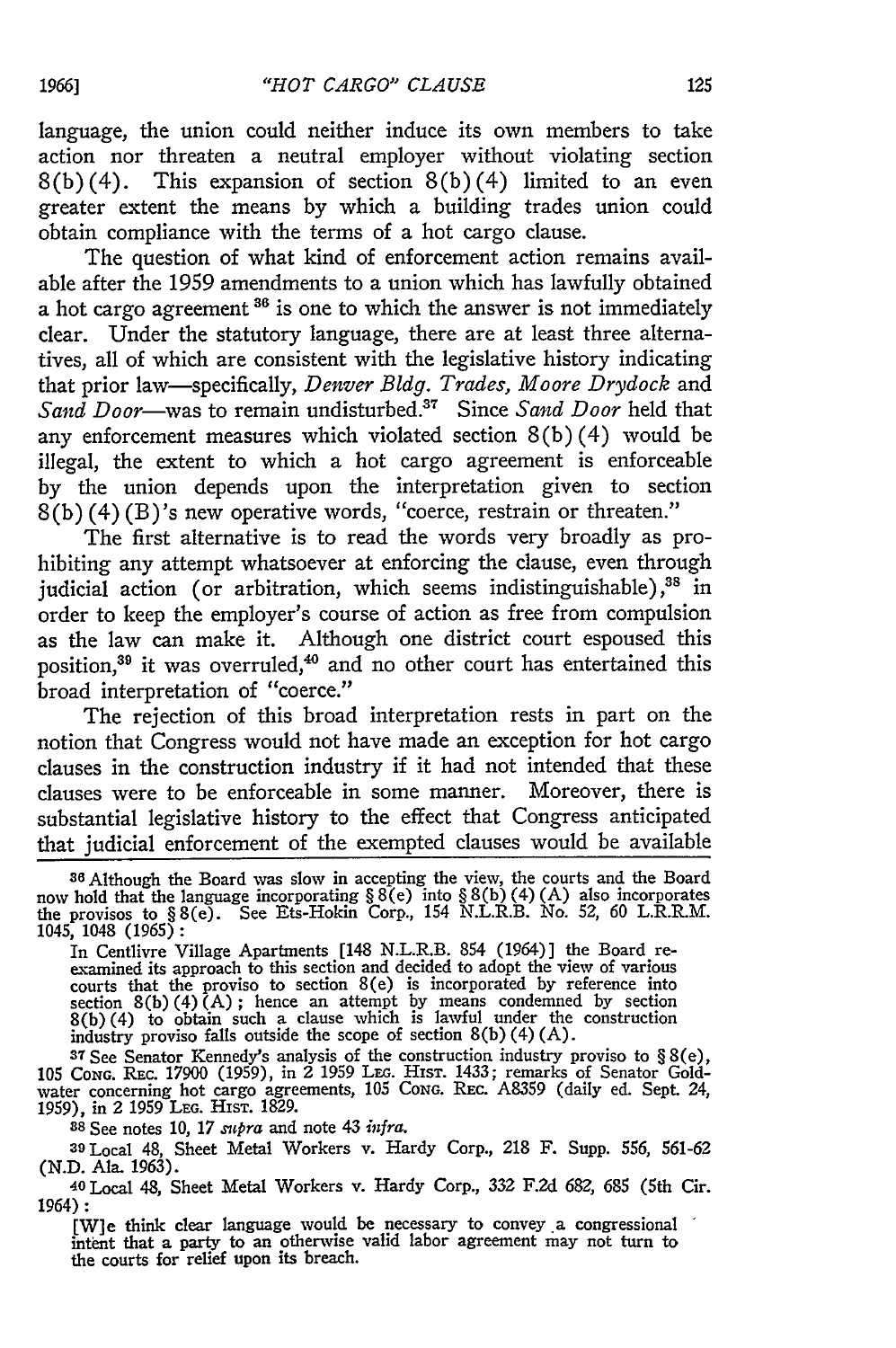to the unions. $41$  This evidence is reinforced by the following argument: judicial enforcement, by definition, could not actually violate the strictures of section  $8(b)(4)(B)$ , since a court, not a union, would be doing the coercing.<sup>42</sup> Thus the essence of the second alternative open under the language of the statute is that judicial enforcement (or arbitration) is the only lawful means by which a union may vindicate its rights should the clause be breached. This position has achieved general acceptance by the Board and the courts.<sup>43</sup>

The third alternative, which has not as yet been explored by either the courts or the Board, is to hold lawful a self-executing clause, such as a liquidated damages provision, which would, without any forbidden coercion by the union, encourage the employer not to breach the hot cargo clause. This provision could be arranged as an escrow account to be forfeited upon the employer's breach.<sup>44</sup>

While this third alternative seems consistent with the general statutory language and purpose, there remains a conceptual objection to its acceptance by the Board and the courts: the self-enforcing liquidated damages provision would allow the union to transmit strike pressure through the conduit of the contract to the point in time when the employer actually makes the decision whether to breach.<sup>45</sup>

<sup>41</sup> Remarks of Senator Kennedy, *supra* note 37; remarks of Senator Goldwater,

supra note 37; 105 Conc. Rec. A8524 (daily ed. Oct. 2, 1959), in 2 1959 Lec. Hisr.<br>1858 (remarks of Senator Goldwater).<br><sup>42</sup>Cf, note 10 *supra*. A threat to apply judicial sanctions may initially look the<br>same as a threat of the NLRB the threat of termination takes on the same character as the underlying<br>sanction which supports the threat, and therefore, the threat itself is considered un-<br>lawful. Further, there has been a legislative judgm permissible, see note 41 *supra,* while self-help is not. The distinction is logical in that it is reasonable to think that the courts would not engage in the excesses commonly<br>associated with secondary boycott action. Perhaps only such excesses are to be con-<br>demned, not the actual boycott, at least in the

(Centlivre Village Apartments), 148 N.L.R.B. 854 (1964). This is not to say that arbitration is precluded. See notes 10, *17 supra.* It can be considered as synonymous with a judicial remedy, since, particularly in the context of this discussion, it has all<br>the attributes of judicial action. See Jones, Specific Enforcement of "Hot Cargo"<br>Provisions in Collective Bargaining Agreements by *301(a) of the Taft-Hartley Act, 6* **U.C.L.A.L. REv. 85** (1959). *Cf.* Todd Shipyards

Corp. v. Industrial Union of Marine Workers, 344 F.2d 107 (2d Cir. 1965).<br>
<sup>44</sup> The Ets-Hokin agreement contains what appears to be an attempt at such a<br>
self-enforcing clause, see text accompanying note 4 *supra*, but it

would not necessarily mean a work stoppage; this argument was accepted **by** Member Fanning in his dissent. Member Fanning thought that a "no contract-no work" theory was inapplicable to the case, based on the findings of the trial examiner. 60<br>L.R.R.M. at 1051. A close examination of the clause lends credence to this theory,<br>since the union would not have to strike if the other not breach their hot cargo clauses. Such a development **by** itself could have crippled Ets-Hokin. **45** *Cf.* Local 1976, United Bhd. of Carpenters v. NLRB, 357 U.S. *93, 106* (1958)

<sup>45</sup> *Cf.* Local 1976, United Bhd. of Carpenters v. NLRB, 357 U.S. 93, 106 (1958) (Sand Door).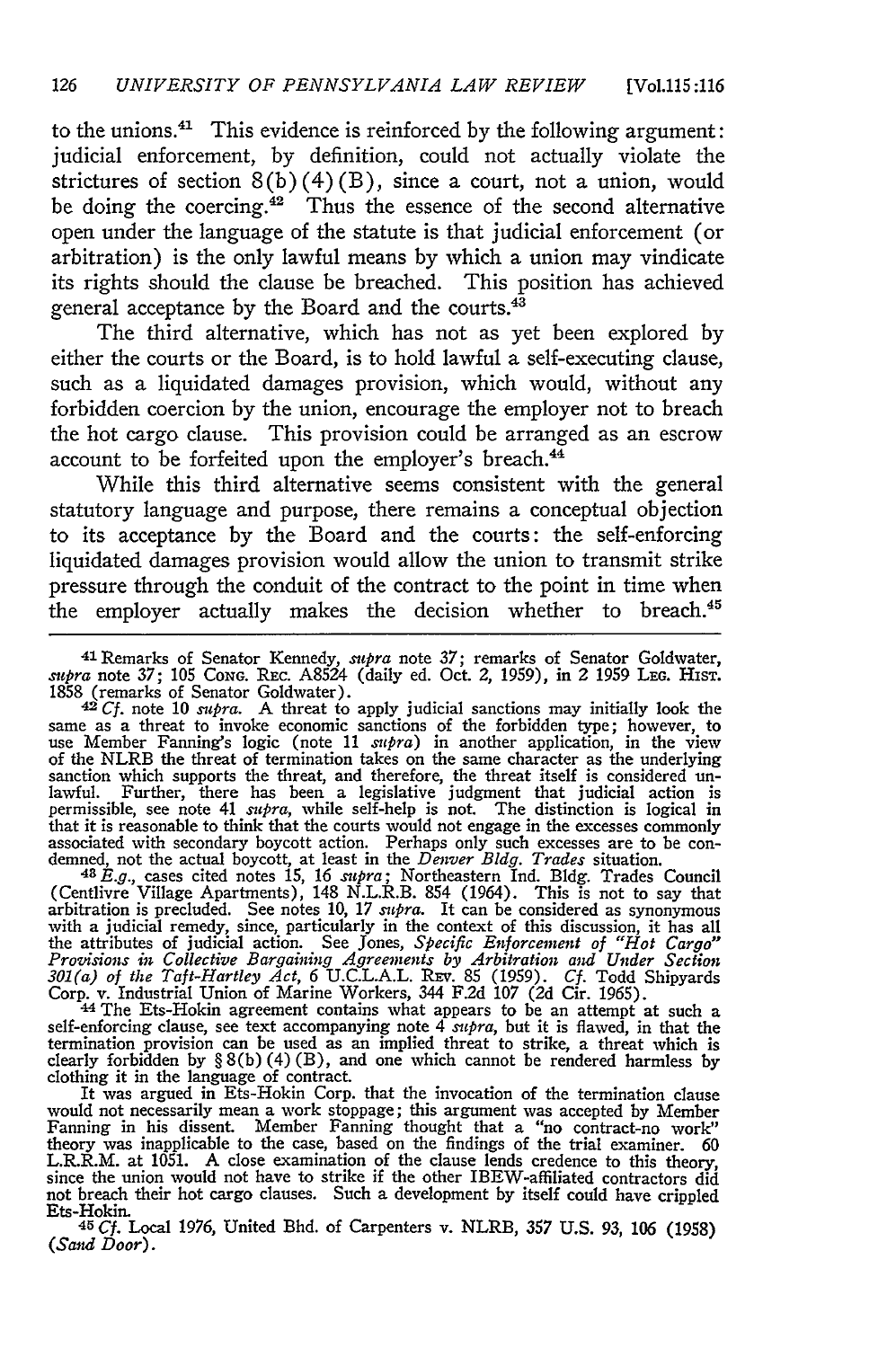This could occur in the sense that the union, being able to strike to obtain the clause, could thereby extort terms so severe as effectively to deprive the employer of any choice even at the time when Congress has seen fit to protect this freedom of action.<sup>46</sup>

This "conduit" theory may underlie the Board's language in *Ets-Hokin,* which would outlaw any "private economic sanction to insure compliance with the subcontracting clause." 47 The Board read the legislative history as "outlawing every form of private contract rendered permissible by the building construction proviso to Section  $8(e)$ ,"  $48$  which would leave judicial action as the only means of enforcing hot cargo clauses.

In summary, then, the present NLRB interpretation of sections  $8(b)(4)(A)$  and  $(B)$  and  $8(e)$  as they apply to the construction industry is consistent with the statutory language and history. The Board allows strikes to obtain hot cargo clauses permitted by section **8** (e) ; **"** it does not allow inclusion of provisions in those clauses which would violate section  $8(b)(4)(B)$  if implemented,<sup>50</sup> nor does it allow enforcement of lawful clauses by strikes or other means of coercion forbidden by section  $8(b)(4)(B)$ .<sup>51</sup> The Board maintains that only judicial enforcement is available when the employer (construction contractor) breaches a valid section 8(e) clause, because otherwise, applying both *Sand Door* and *Denver Bldg. Trades,* there would be unlawful coercion aimed at causing the employer to cease doing business with another person.

Of course, this entire legal structure, particularly the specific prohibitions concerning lawful enforcement of legal hot cargo clauses, rests on the continuing vitality of *Denver Bldg. Trades.* It hardly matters at this point whether the case was the result of inexperience. It has been the law for the building trades unions for over fifteen years, and, although several attempts have been made to secure congressional approval of an amendment to section  $8(b)(4)$  which would overrule it and permit picketing of a "neutral" subcontractor, all such attempts have failed.<sup>52</sup>

51 Ets-Hokin Corp., 154 N.L.R.B. No. *52, 60* L.R.R.M. 1045 (1965).

**<sup>52</sup>**See note 54 *infra.* Although the proposed amendments all failed, the fact that the attempts were made seems to indicate that the proviso to § 8(e) does not protect conduct forbidden by  $\S 8(b)(4)(B)$ ; it adds weight to that part of the legislative

<sup>46</sup> See note 12 *supra.*<br>47 Ets-Hokin Corp., 154 N.L.R.B. No. 52, 60 L.R.R.M. 1045, 1047 (1965).<br>48*Id.* at 1046. The Board is unlikely to retreat from this position since it was

reached over Member Fanning's strong dissent, see note 11 *supra,* which took a position akin to that which would hold valid self-policing hot cargo clauses. The Board feels rather strongly that it is "not administering a law of private contracts." See Muskegon Bricklayers Union, 152 N.L.R.B. No. 38, 59 L.R.R.M. 1081 (1965); 40 N.Y.U.L. REv. 1198 (1965).

**<sup>49</sup>** Northeastern Ind. Bldg. Trades Council (Centlivre Village Apartments), 148 N.L.R.B. 854 (1964); *accord,* Ets-Hokin Corp., 154 N.L.R.B. No. 52, 60 L.R.R.M.

<sup>1045 (1965).</sup> **<sup>50</sup>**See notes **5,** *7 supra* and text accompanying notes 5-8 *supra;* 40 **N.Y.U.L. REv.** 1198 (1965).